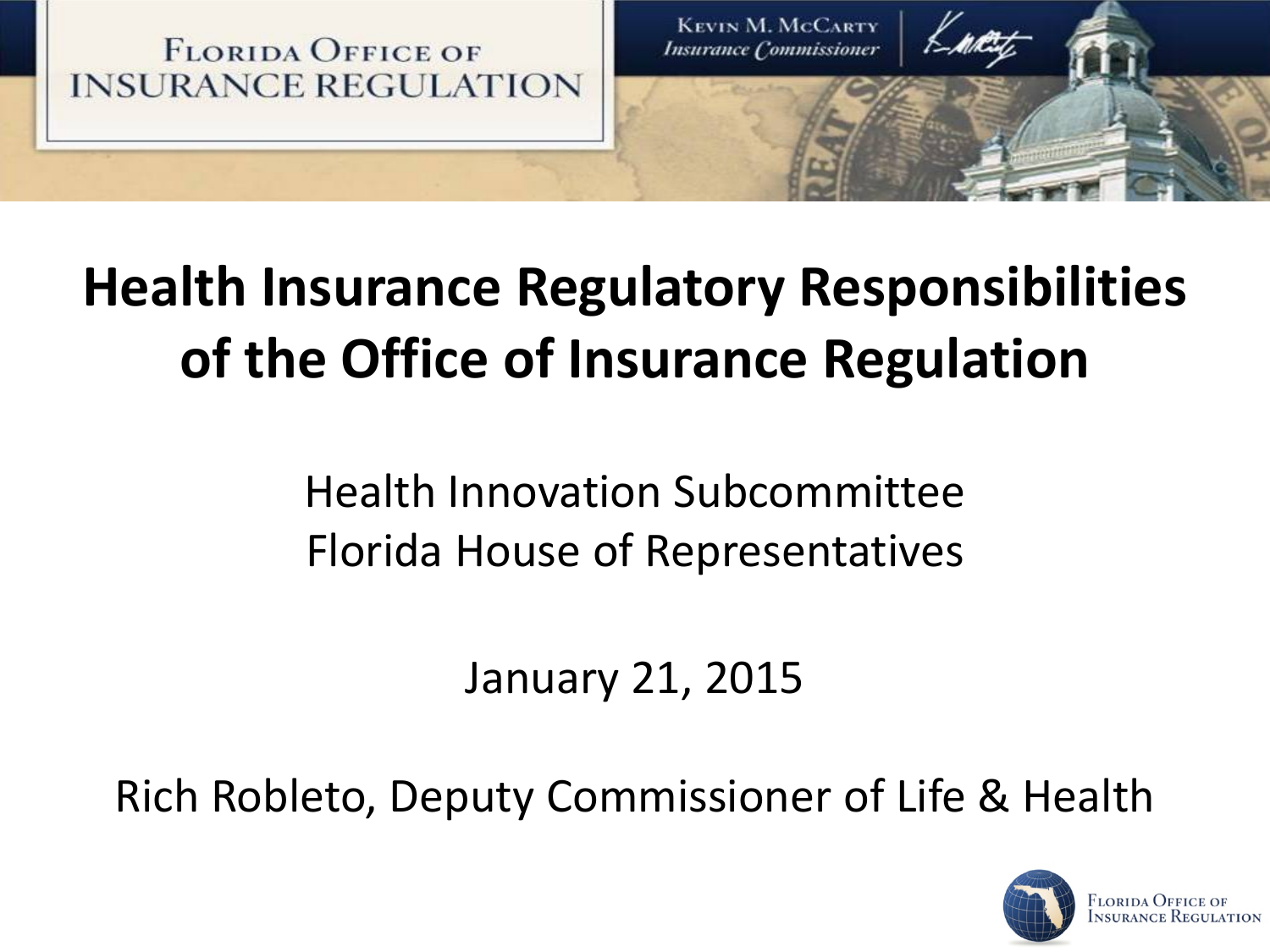### **Office Mission**

### "Promote a stable and competitive insurance market for consumers."

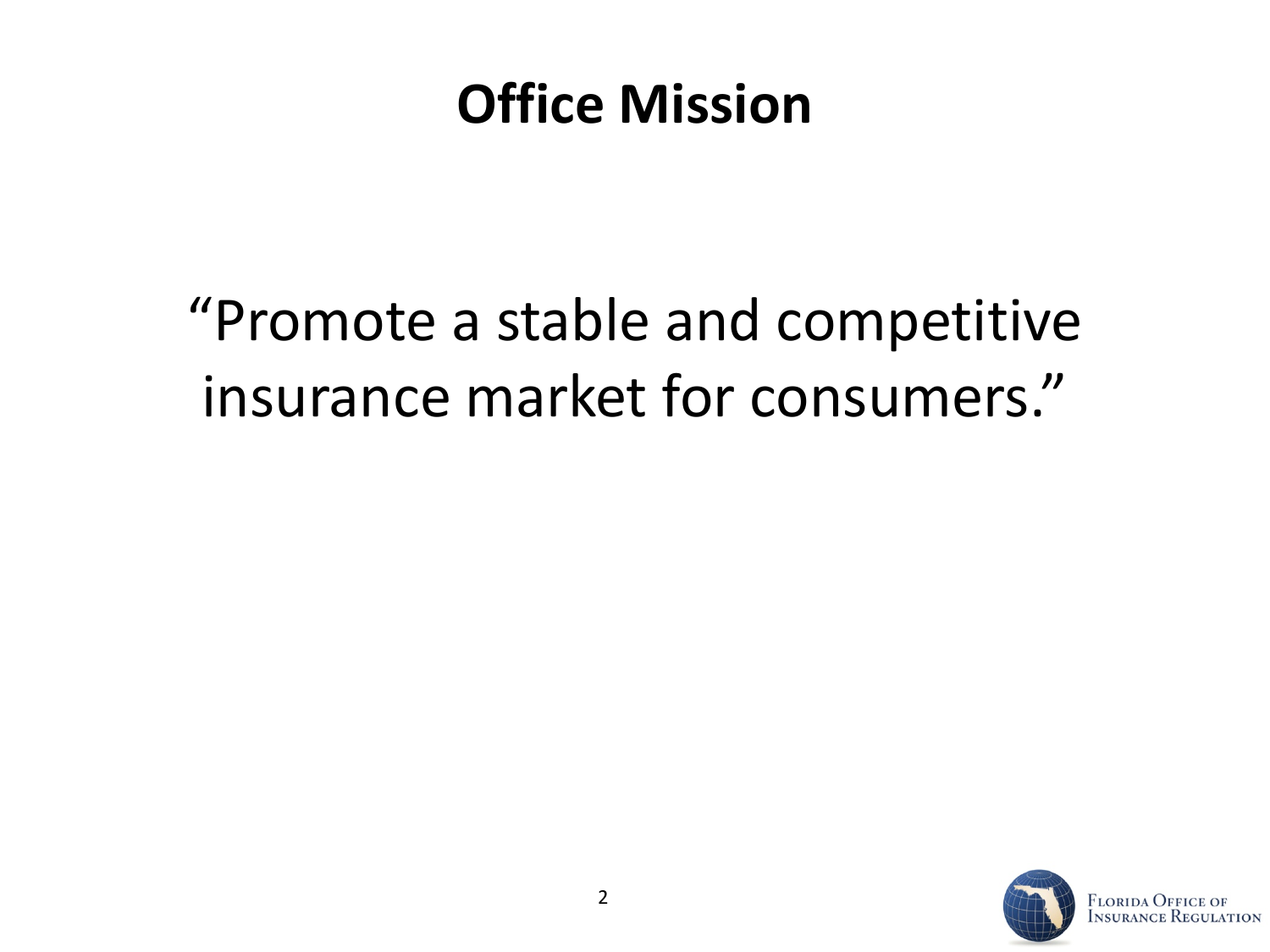### **Office Goals**

- Promote markets with products providing fair coverage at adequate prices
- Protect public from illegal/unethical acts and practices
- Monitor/address insurer financial issues
- Operate efficiently and transparently

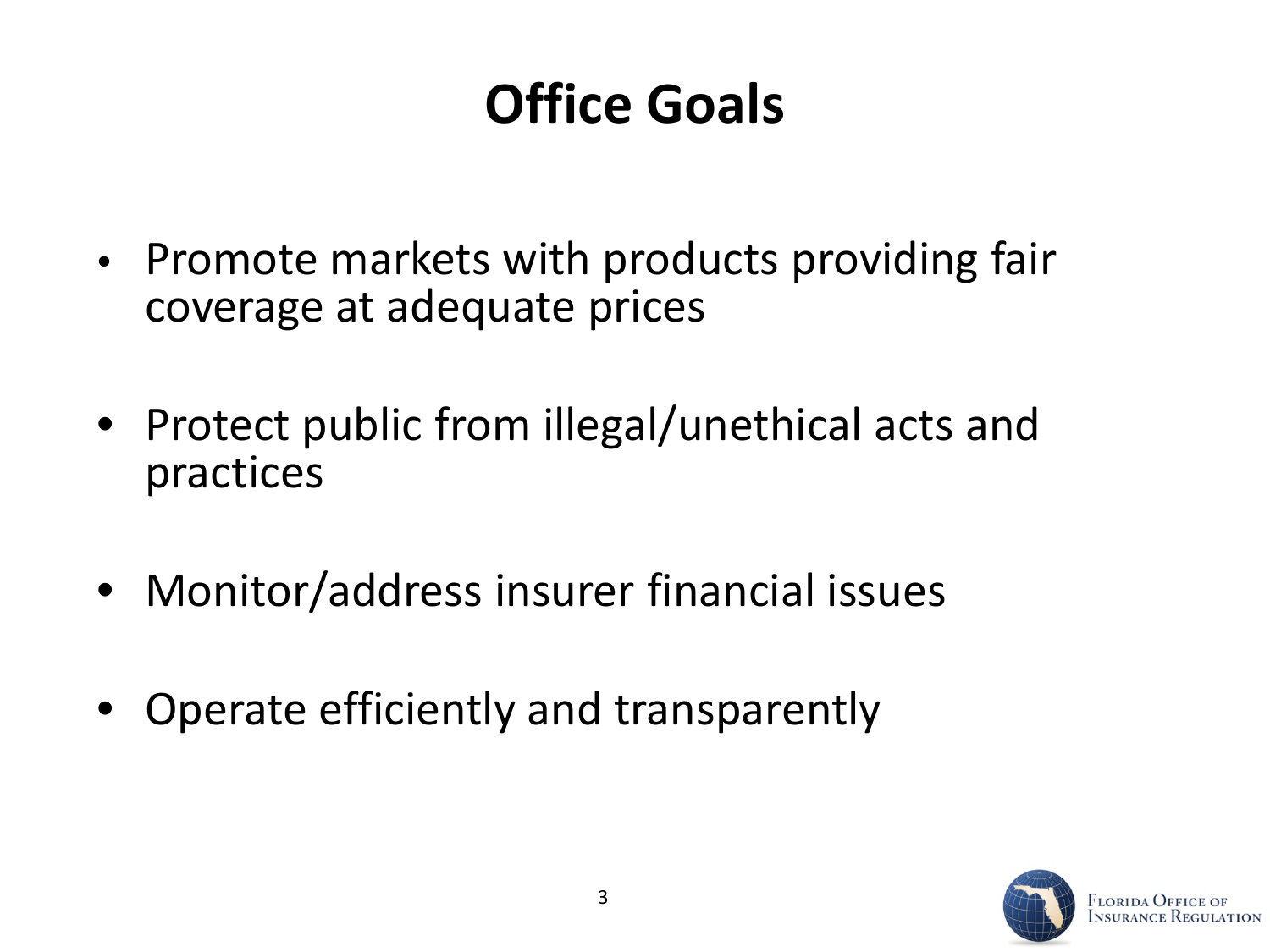# **Statutory Authority Health Insurance Regulatory Framework**

#### **Chapter 20, Florida Statutes - Organizational Structure:**

• Ch 20.121 – Financial Services Commission Authority

#### **Chapters 624 – 651, Florida Statutes - Insurance Code:**

- Ch 624.307 OIR and DFS General Powers
- Ch  $624.401 -$  Licensing
- Ch  $624.410 -$  Form and Rate Filing
- Ch 624.424 Financial Reporting

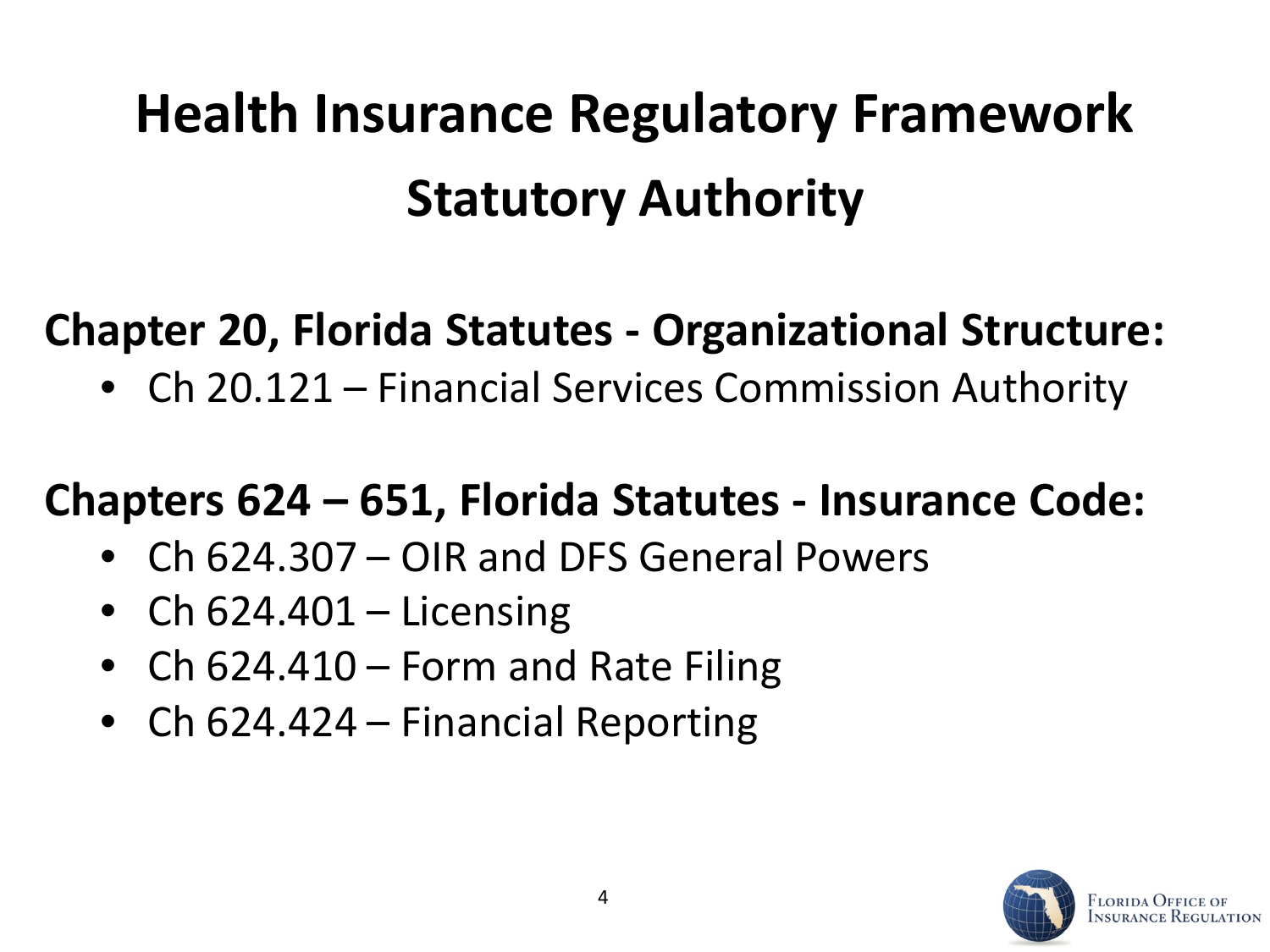### **Life & Health Regulatory Structure**



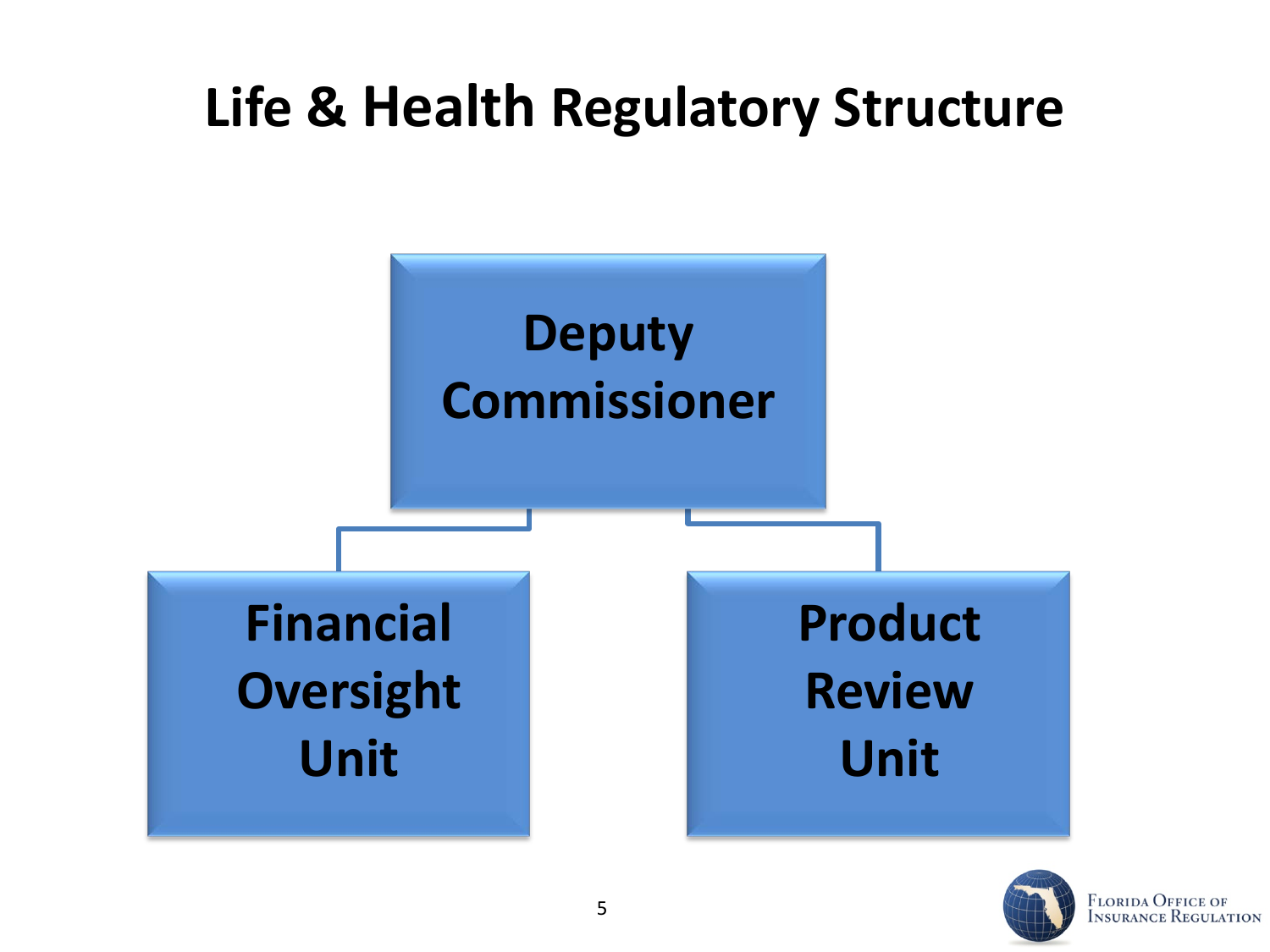### **Florida Health Insurance Market: Products**

- Major Medical
- Other Pre-Paid Health Services
- Accident and Sickness
- Dental/Vision
- Disability Income
- Excess/Stop Loss
- Long-Term Care
- Medicare Supplement
- Other

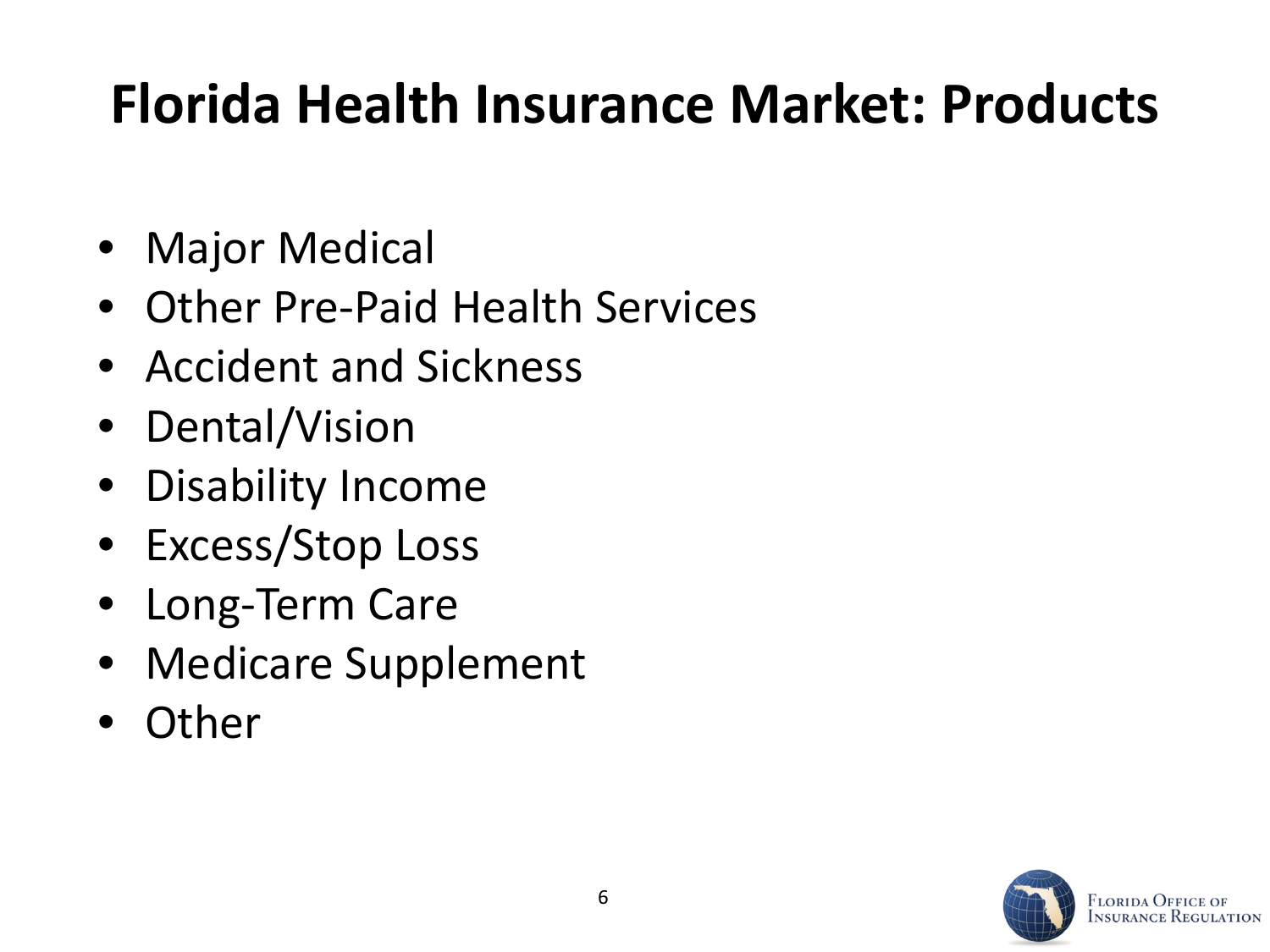| <b>Regulated Entities (Authority Category)</b>                                       | <b>Authorities</b> |
|--------------------------------------------------------------------------------------|--------------------|
| <b>Health Insurers</b>                                                               | 448                |
| <b>Third Party Administrators</b>                                                    | 310                |
| <b>Continuing Care Retirement Communities</b>                                        | 61                 |
| <b>Discount Medical Plan Organizations</b>                                           | 40                 |
| <b>Health Maintenance Organizations</b>                                              | 38                 |
| <b>Fraternal Benefit Societies</b>                                                   | 36                 |
| <b>Prepaid Limited Health Service</b><br><b>Organizations/Prepaid Health Clinics</b> | 28                 |

**Source:** Data used in CY 2013 NAIC Insurance Department Resources Report (compiled on 3/21/2014)

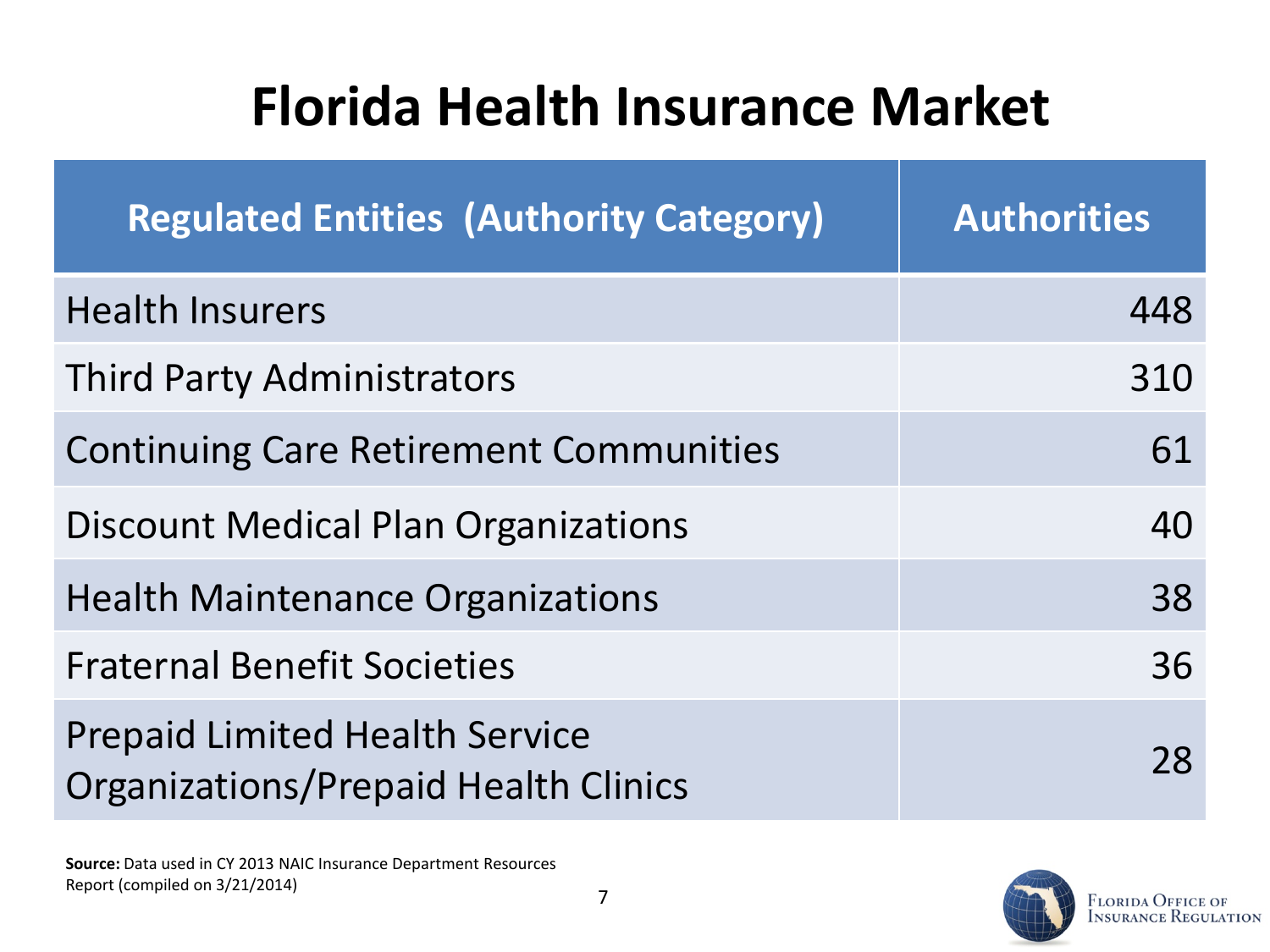#### **Major Medical Total Covered Lives 2013**



8

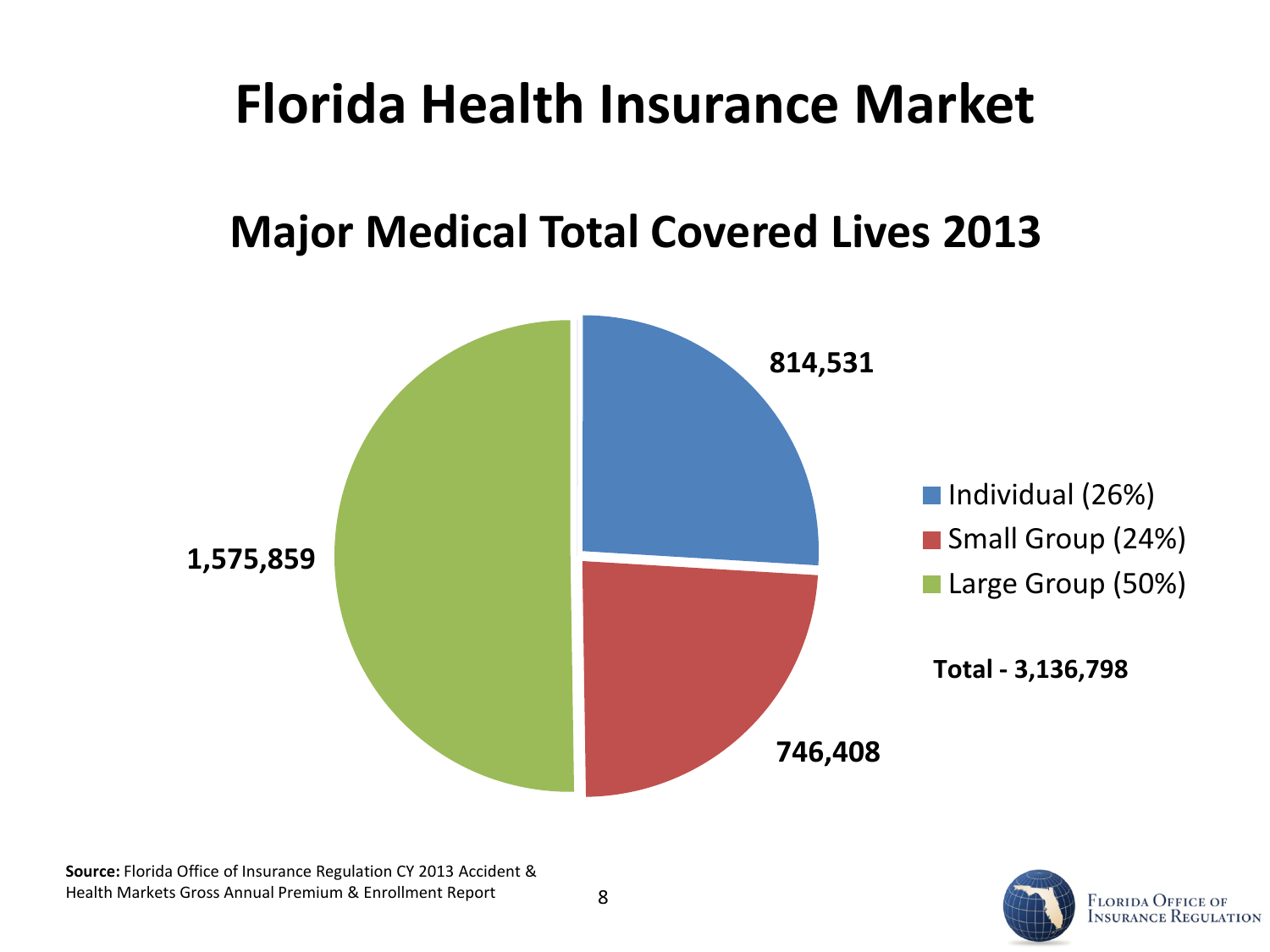### **Major Medical Covered Lives: Individual Market**

| <b>Market Segment</b>            | <b>Covered Lives</b> |
|----------------------------------|----------------------|
| <b>Individual</b>                |                      |
| <b>Individually Underwritten</b> | 795,593              |
| Conversion                       | 11,313               |
| <b>Guarantee Issue</b>           | 7,625                |
| <b>Total</b>                     | 814,531              |

**Source:** Florida Office of Insurance Regulation CY 2013 Accident & Health Markets Gross Annual Premium & Enrollment Report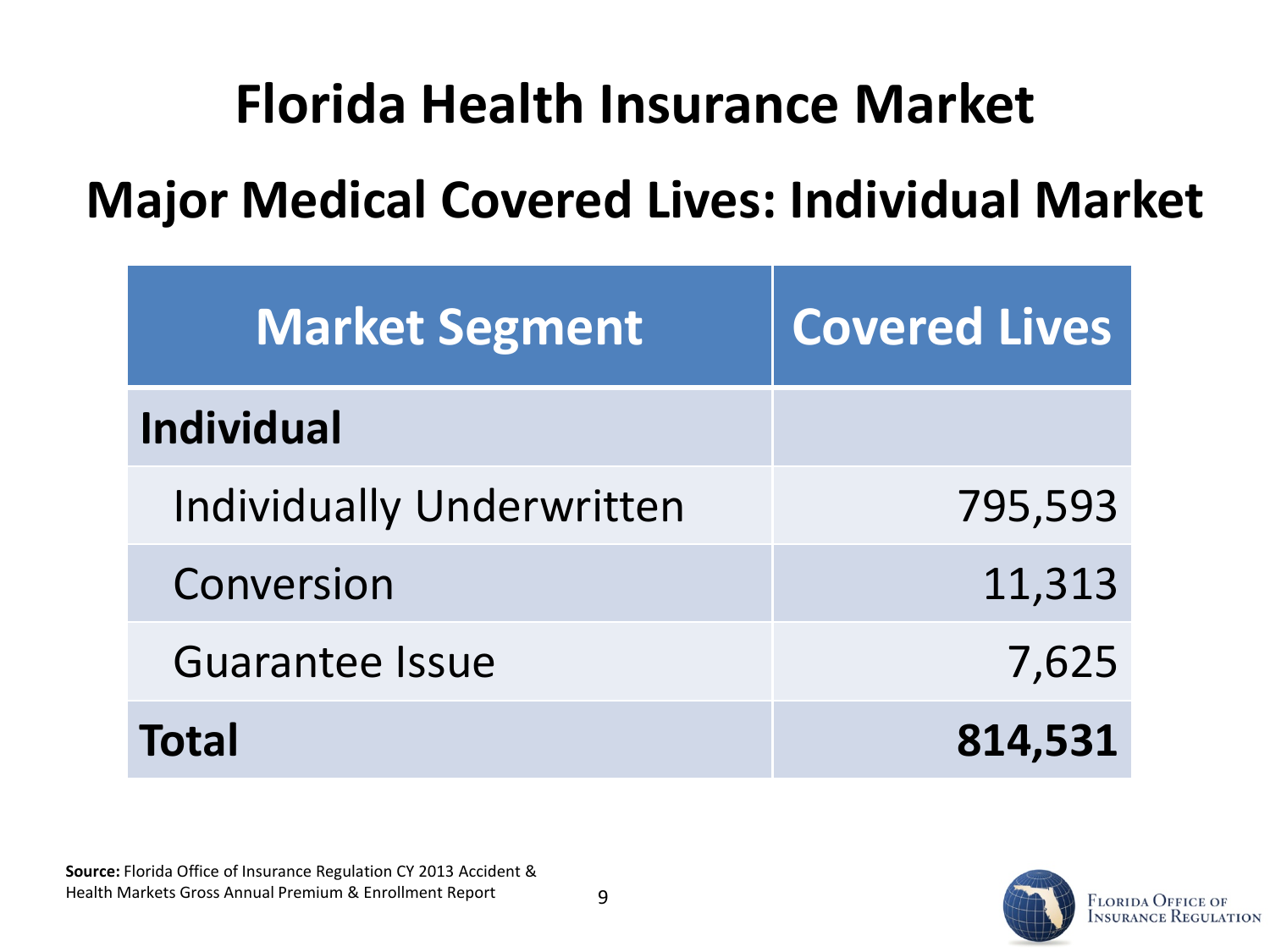### **Major Medical Covered Lives: Group Market**

| <b>Market Segment</b>         | <b>Total</b><br><b>Groups</b> | <b>Covered</b><br><b>Lives</b> |
|-------------------------------|-------------------------------|--------------------------------|
| <b>Small Group</b>            |                               |                                |
| Self-Employed/Sole Proprietor | 6,902                         | 10,956                         |
| 2-50 Member Group             | 79,776                        | 735,452                        |
| <b>Total</b>                  | 86,678                        | 746,408                        |
| <b>Large Group</b>            |                               |                                |
| 51-100 Member Group           | 6,892                         | 262,980                        |
| >100 Member Group             | 12,429                        | 1,312,879                      |
| <b>Total</b>                  | 19,321                        | 1,575,859                      |

**Source:** Florida Office of Insurance Regulation CY 2013 Accident & Health Markets Gross Annual Premium & Enrollment Report

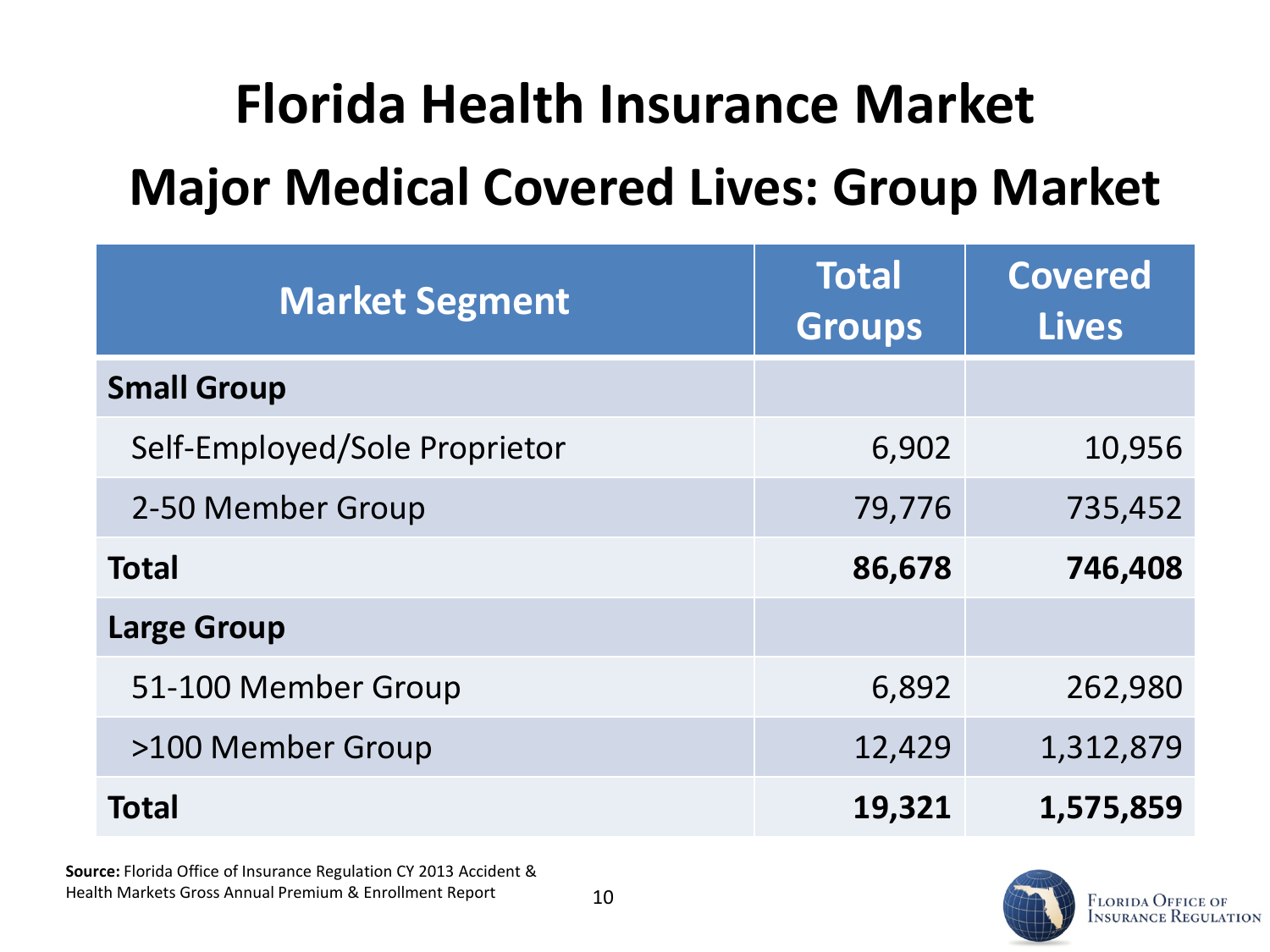#### **Major Medical Direct Earned Premium 2013**



**Source:** Florida Office of Insurance Regulation CY 2013 Accident & Health Markets Gross Annual Premium & Enrollment Report

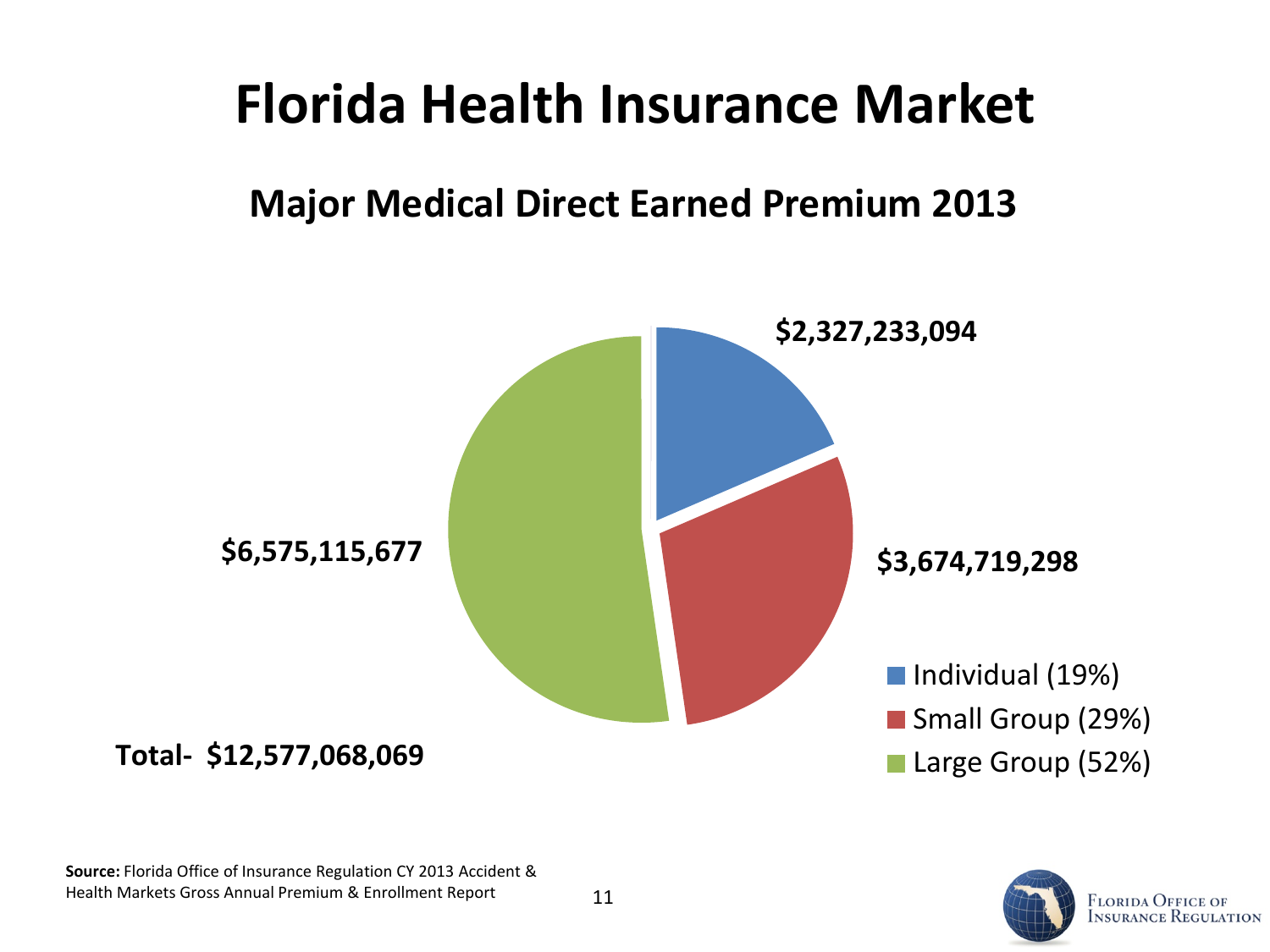### **Florida Health Insurance Market Major Medical Premium & Loss Ratio Individual Market**

| <b>Market Segment</b>            | <b>Earned</b><br>Premium | Loss<br><b>Ratio</b> |
|----------------------------------|--------------------------|----------------------|
| <b>Individual</b>                |                          |                      |
| <b>Individually Underwritten</b> | \$2,150,210,044          | 74.5%                |
| Conversion                       | \$113,604,552 144.3%     |                      |
| <b>Guarantee Issue</b>           | \$63,418,498 103.7%      |                      |

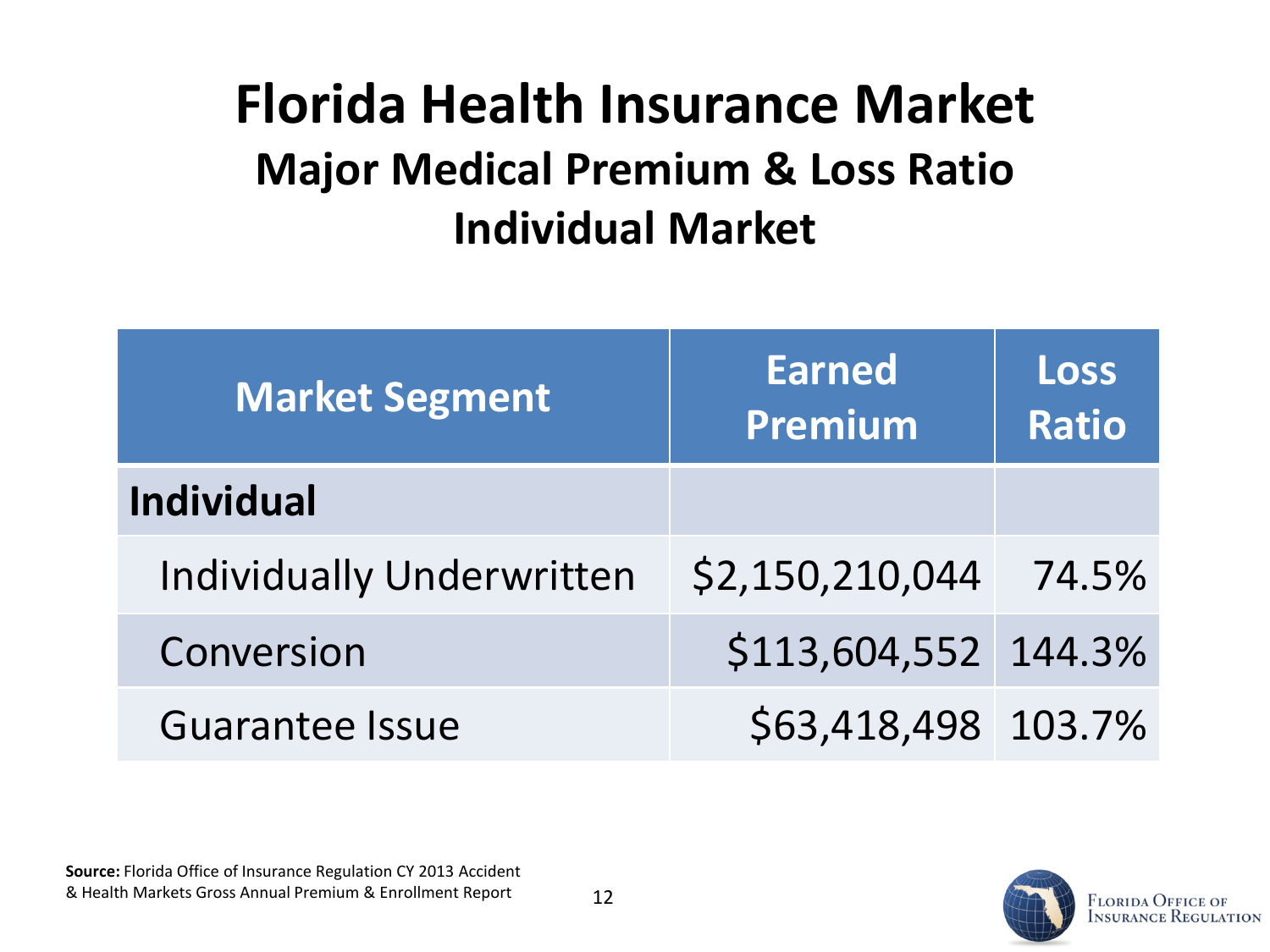### **Group Market Florida Health Insurance Market Major Medical Premium & Loss Ratio**

| <b>Market Segment</b>         | <b>Earned</b><br>Premium | <b>Loss</b><br><b>Ratio</b> |
|-------------------------------|--------------------------|-----------------------------|
| <b>Small Group</b>            |                          |                             |
| Self-Employed/Sole Proprietor | \$90,869,693             | 141.9%                      |
| 2-50 Member Group             | \$3,583,849,605          | 77.0%                       |
| <b>Large Group</b>            |                          |                             |
| 51-100 Member Group           | \$1,122,851,926          | 81.2%                       |
| 101+ Member Group             | \$5,452,263,751          | 83.1%                       |

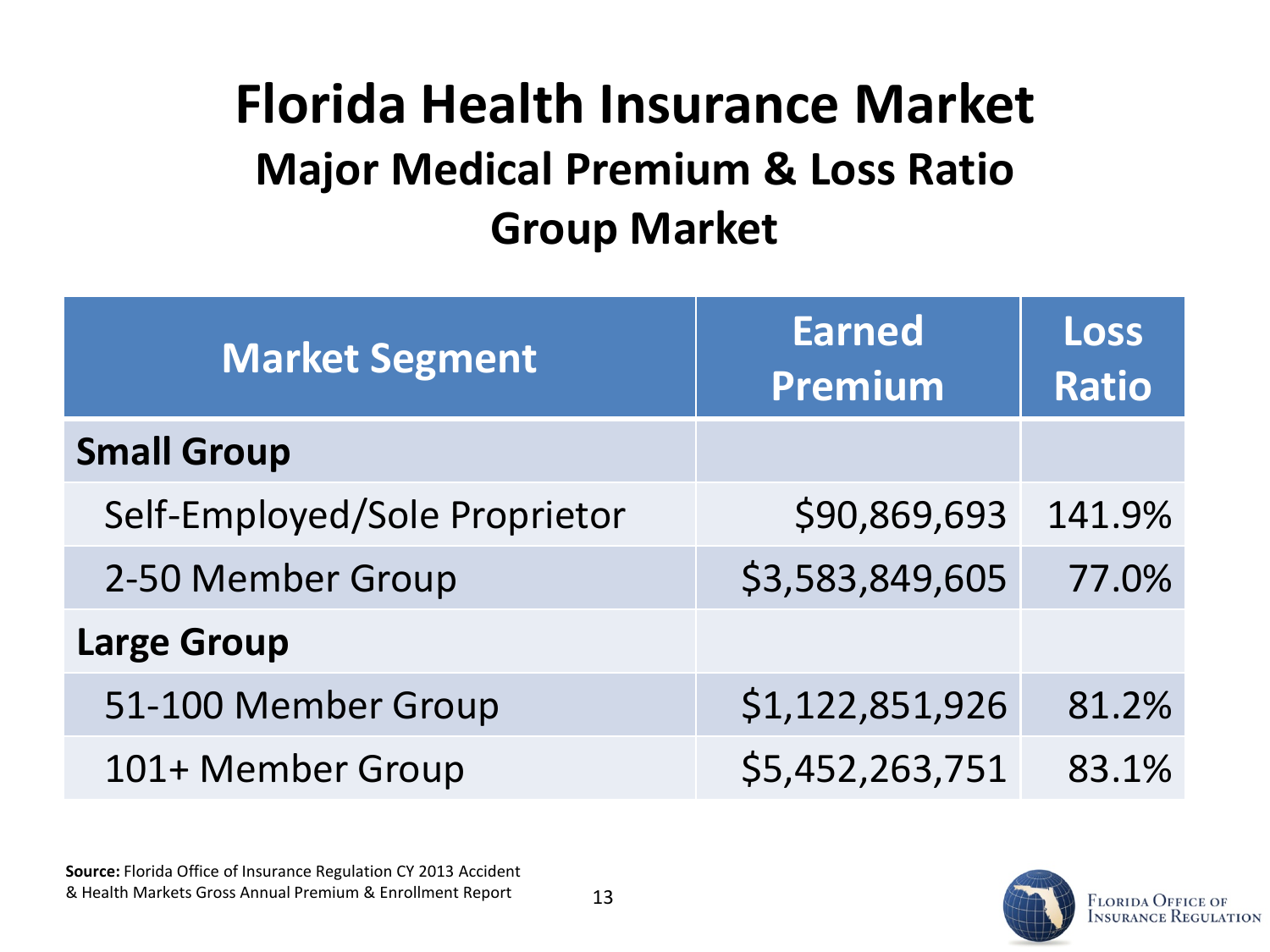**Florida Health Insurance Market Concentration**

#### **Total Accident and Health (CY 2013)**

#### **Market Share:**

- Top Writer 22.9%
- Top 5 Writers 50.8%
- Top 10 Writers 64.2%

#### **Herfindahl-Hirschmann Index:**

• 846 (Competitive)

#### **Number of Companies:** 396

**Source:** Data used in the Florida Office of Insurance Regulation's CY 2013 Accident & Health Markets Gross Annual Premium & Enrollment Report

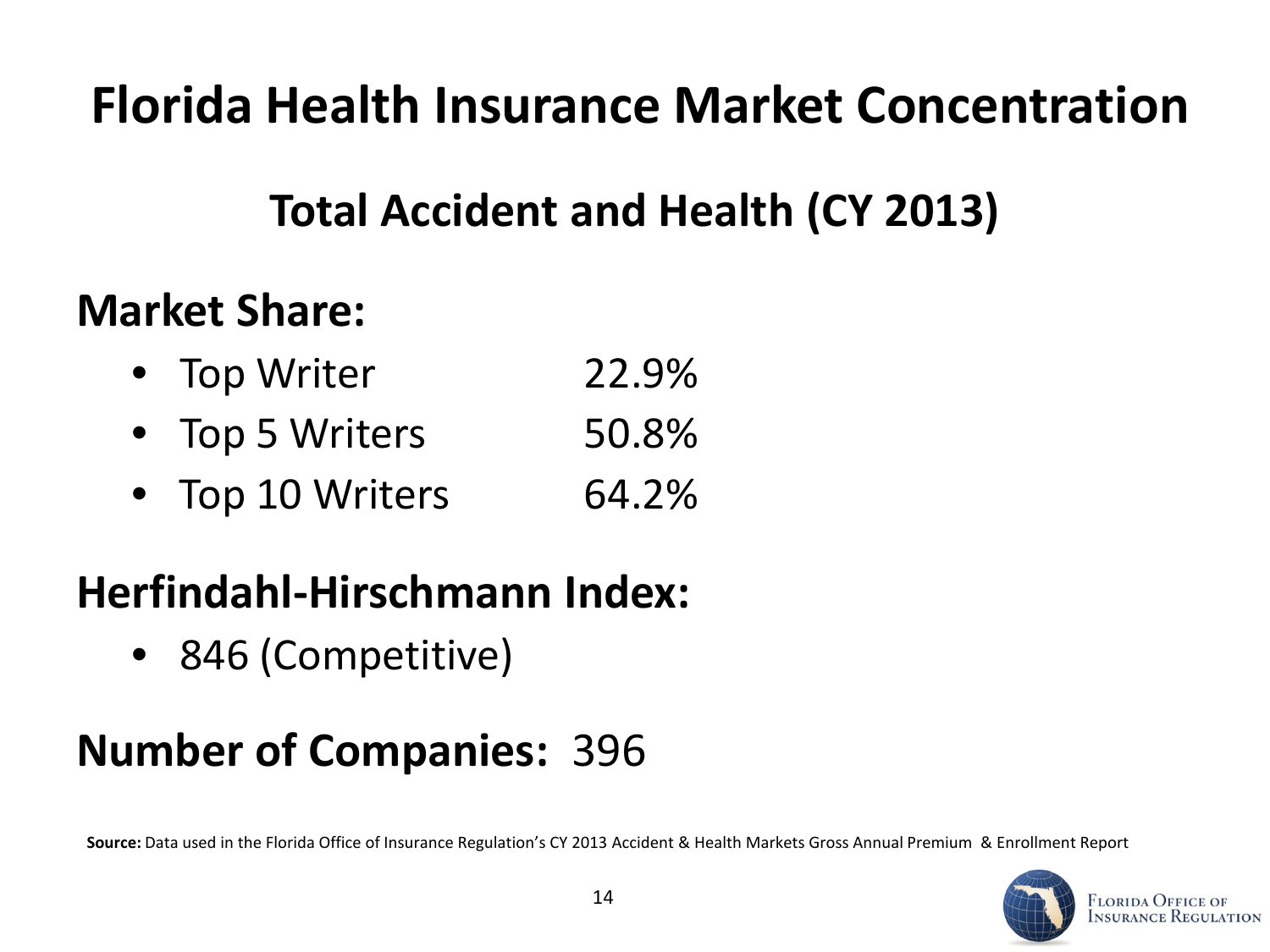### **Florida Health Insurance Market Concentration**

### **Major Medical Only (CY 2013)**

#### **Market Share:**

- Top Writer 30.8%
- Top 5 Writers 64.1%
- Top 10 Writers 82.0%

#### **Herfindahl-Hirschmann Index:**

• 1354 (Moderately concentrated)

#### **Number of Companies:** 117

**Source:** Data used in the Florida Office of Insurance Regulation's CY 2013 Accident & Health Markets Gross Annual Premium & Enrollment Report

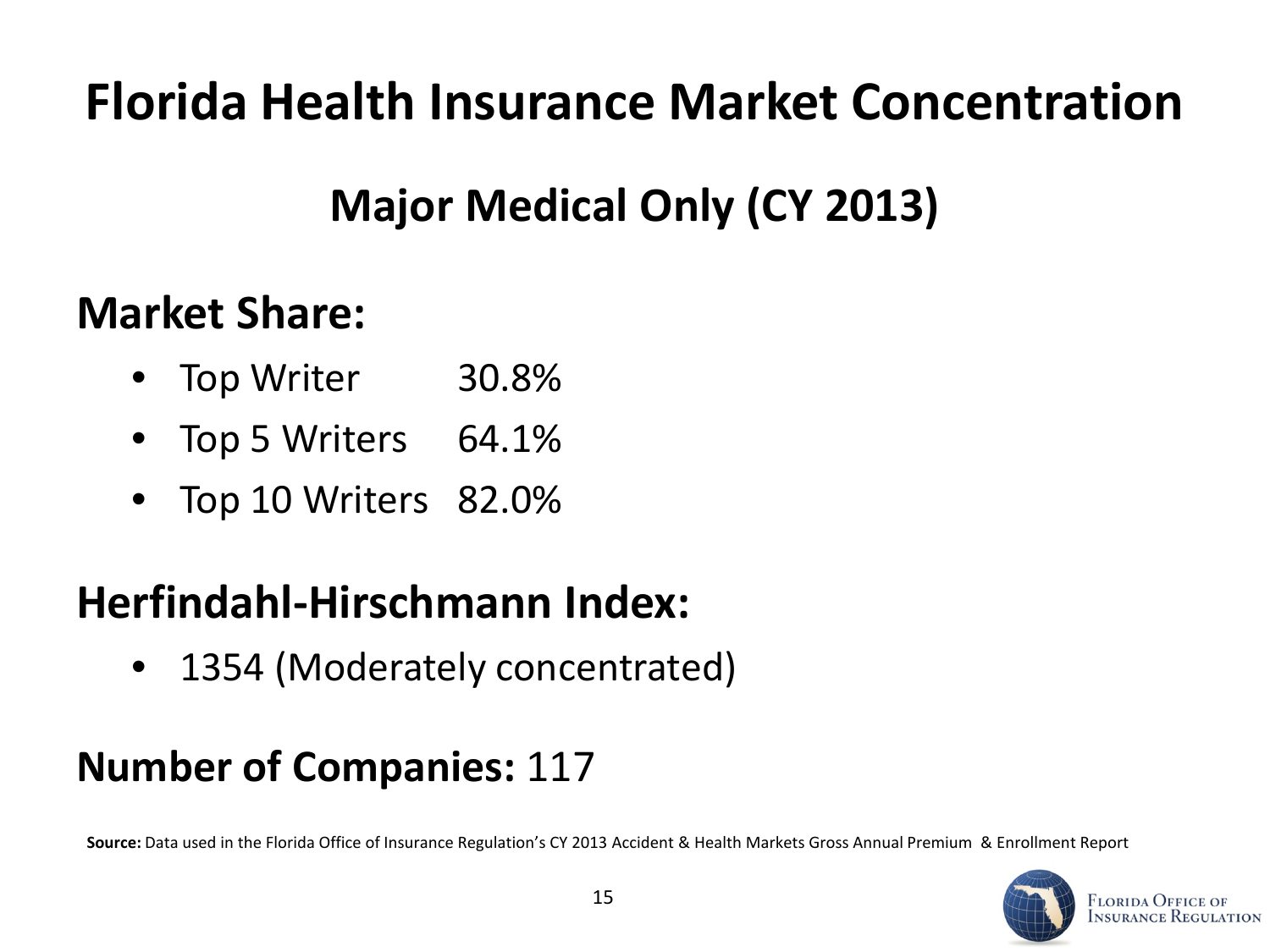## **Life & Health Financial Oversight: Primary Duties**

- Review license applications
- Review expansions into additional lines
- Monitor financial solvency
- Identify/address financial issues/trends
- Inter-state coordination

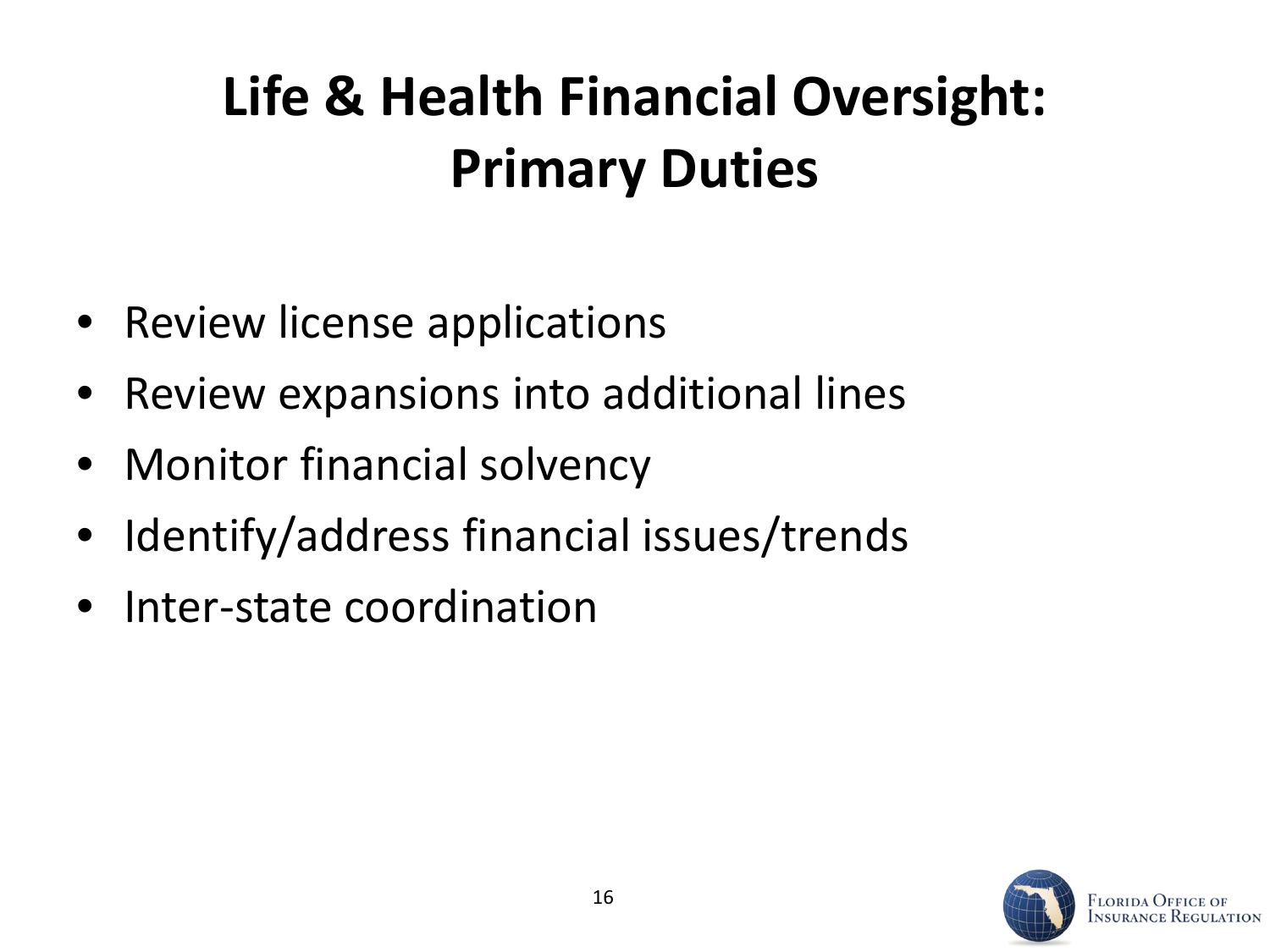## **Life & Health Financial Oversight: Filings**

- Monthly, quarterly, and annual financial statements
- Audited financial statements
- Actuarial certifications

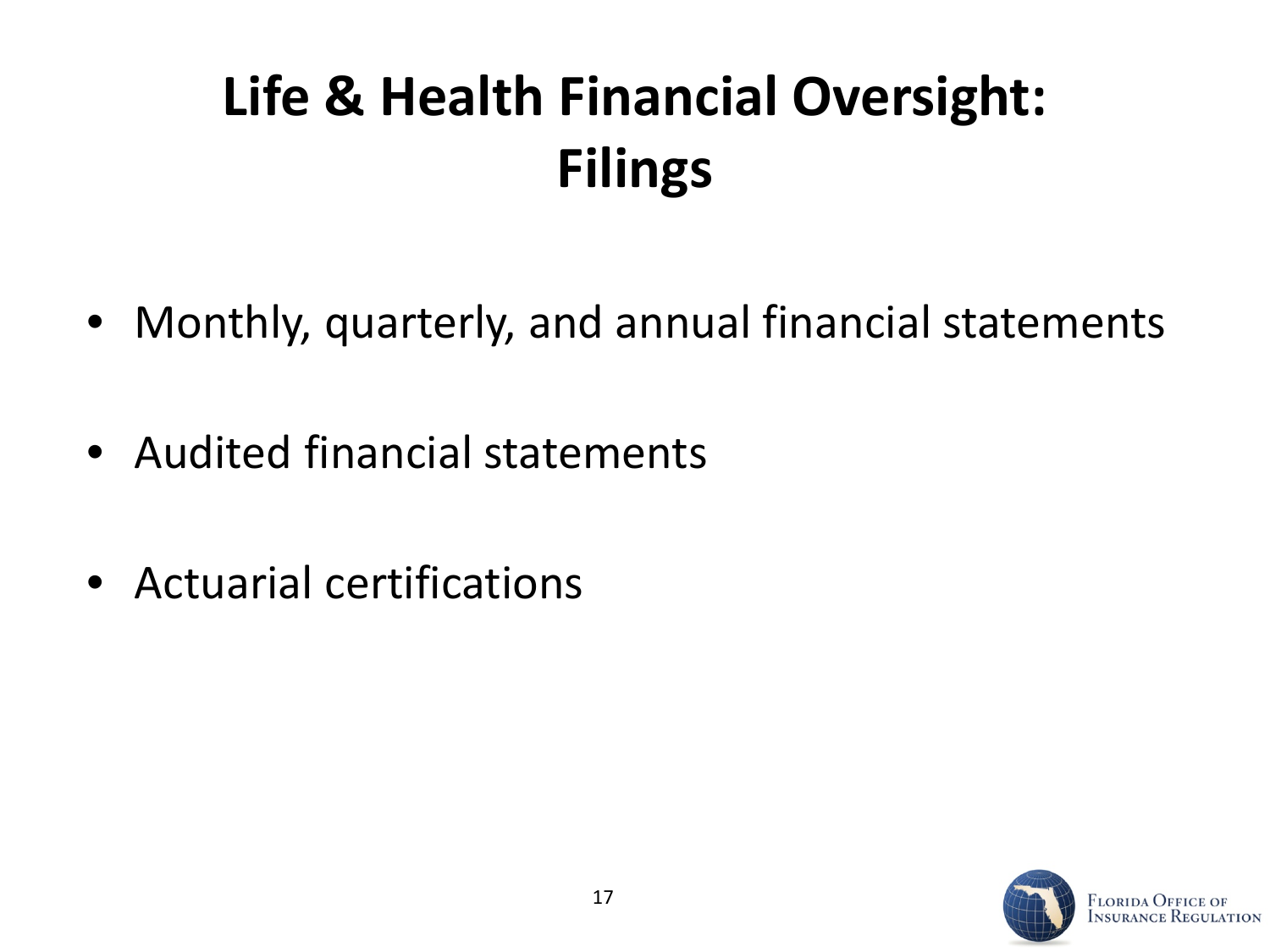## **Life & Health Financial Oversight: Reviews**

### **Types of Review:**

- Financial Analysis ("desk review")
- Financial Examination ("on-site review")

### **Scope/Process:**

- Confirm assets and liabilities
- Interview corporate level officers
- Review internal control process
- Identify risks regarding business plan

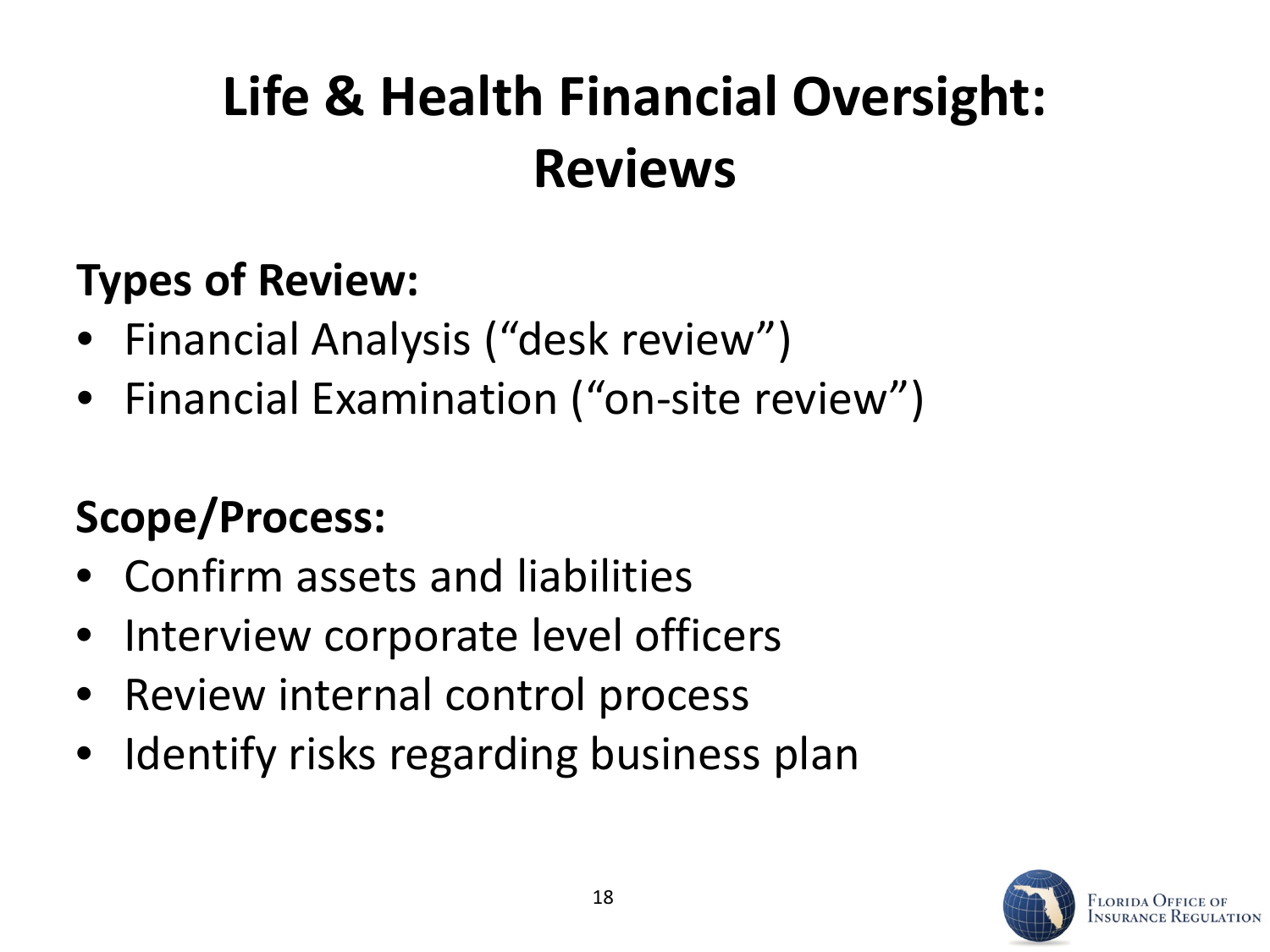## **Life & Health Financial Oversight: Financial Examinations**

**Location:** "On-site"

**Frequency:** At least once every five years

**Timeframe:** Up to 18 months

**Period Covered:** Preceding five fiscal years

#### **Number Completed:** 31 (2014)

**Source:** Data compiled from the Financial Services Commission 2014 Calendar Year - In Review Report

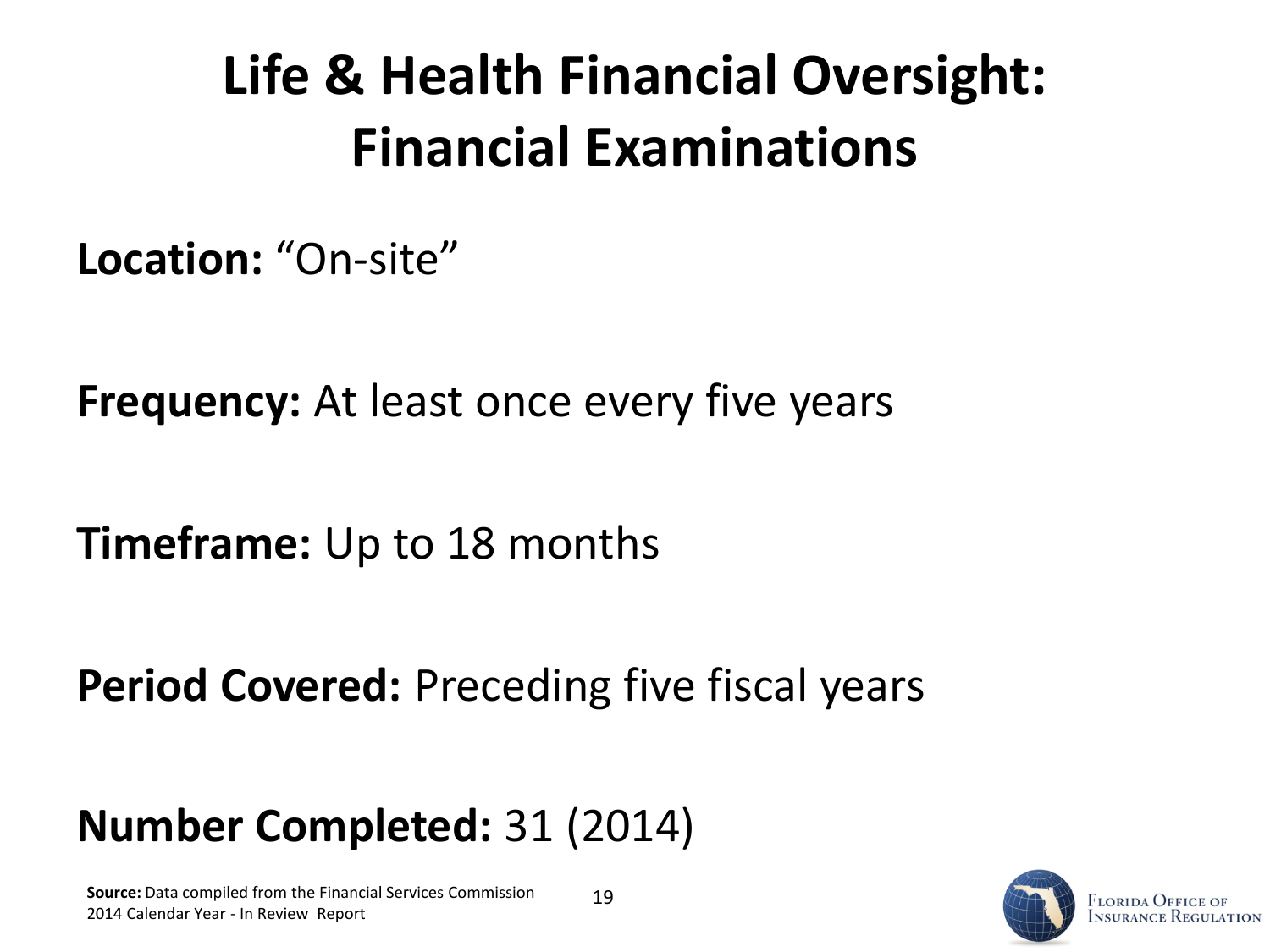## **Life & Health Financial Oversight: Financial Analysis**

**Location:** OIR ("desk" reviews)

**Frequency:** Every quarter

**Timeframe:** Based on priority level

**Period Covered:** Period covered by statement

#### **Number Completed:** 2,776 (2014)

**Source:** Data compiled from the Financial Services Commission 2014 C- In Review Report

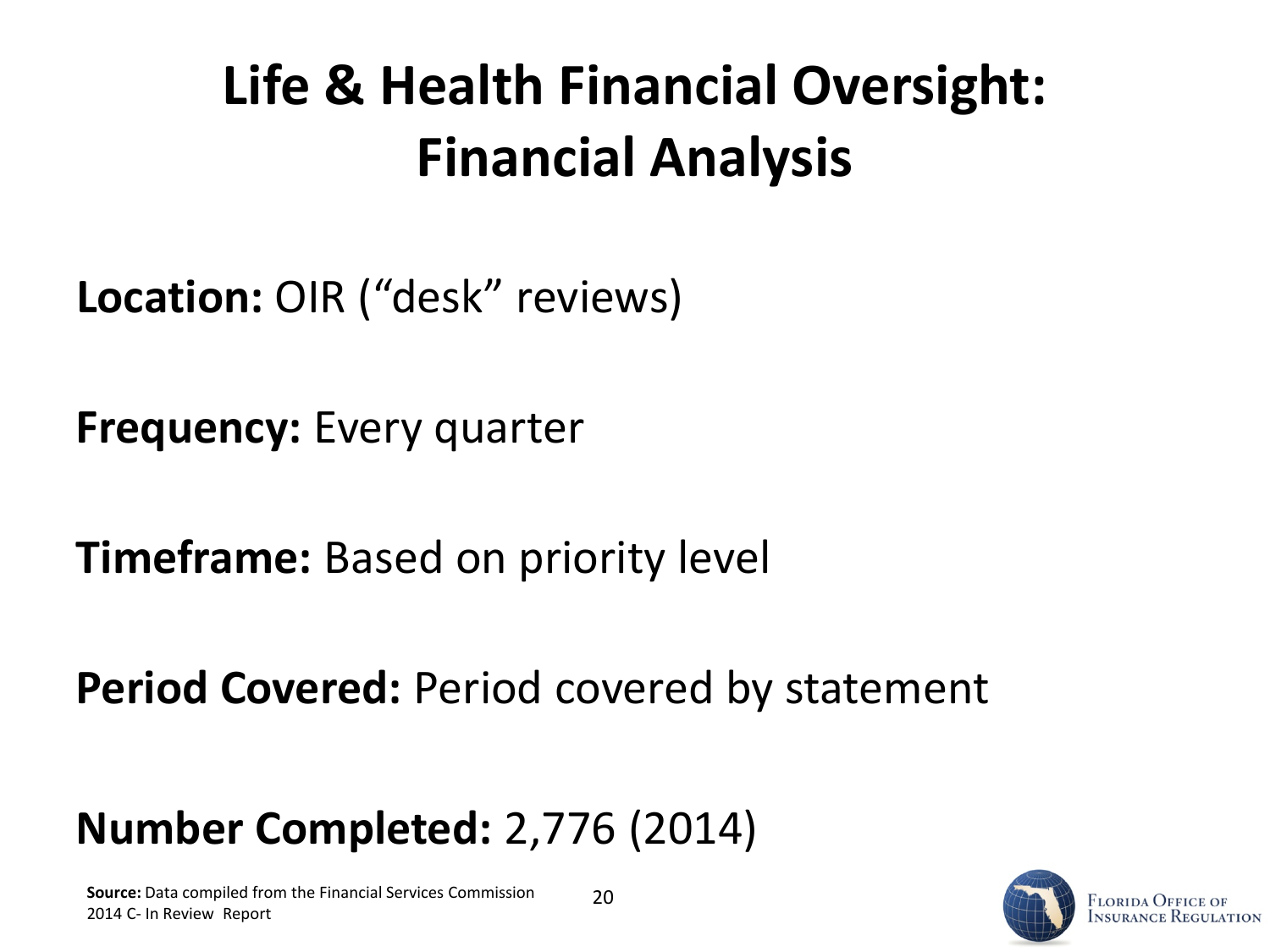## **Life & Health Financial Oversight: Financially Troubled Companies**

- Increase review priority
- Monthly reporting
- Corrective action plan
- Increase insolvency deposit
- Target exam
- Multistate coordination
- Administrative supervision
- Suspend or revoke license

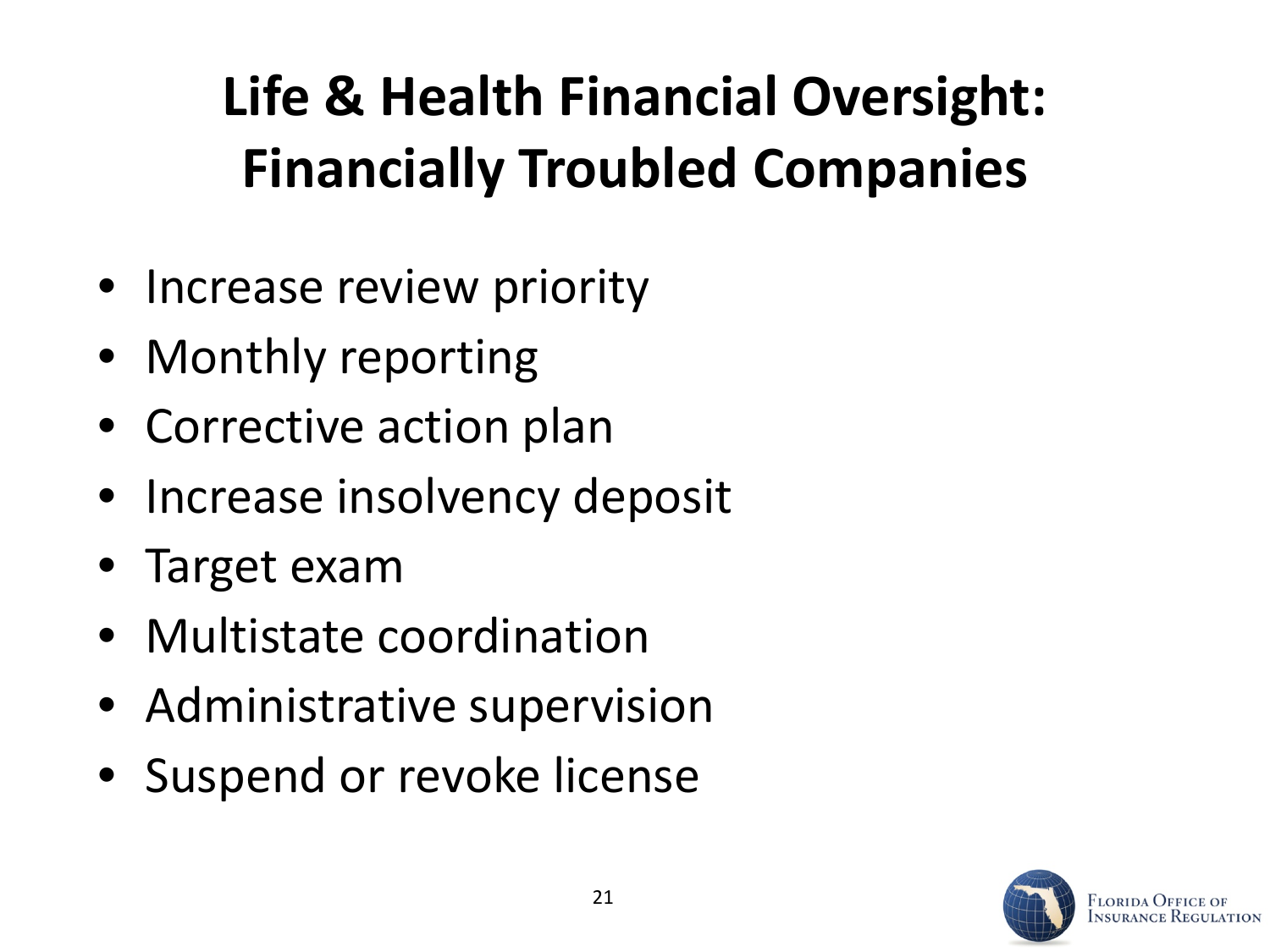## **Life & Health Financial Oversight: Additional Reviews**

- Dividend distributions
- Acquisitions or mergers
- New officers, directors or shareholders
- Service agreements and amendments

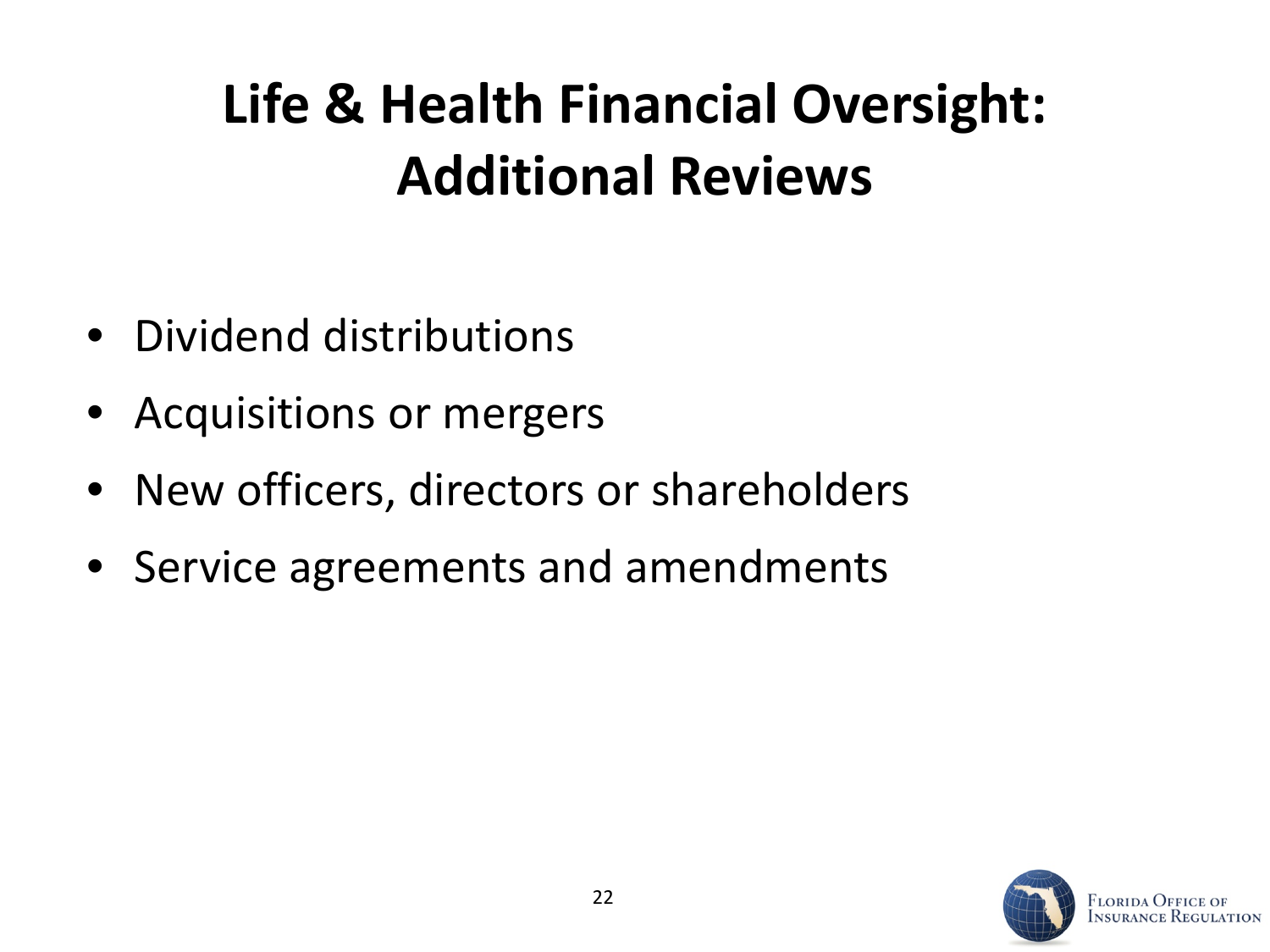### **Life & Health Product Review: Primary Duties**

- Review rates
- Review forms



**ATION**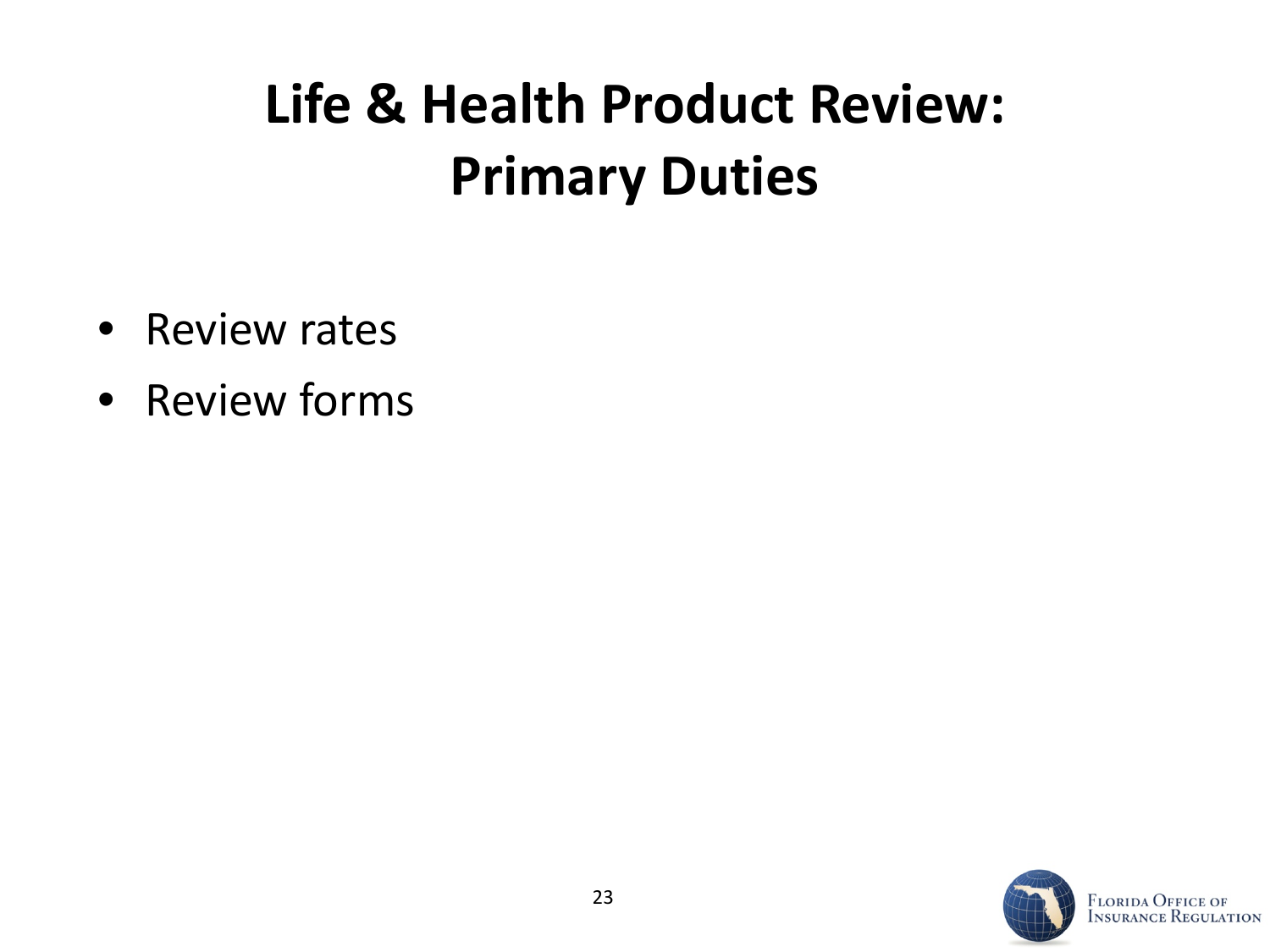## **Life & Health Product Review: Rate Review**

#### **Florida is a "Prior Approval" State**

- Approval required prior to use
- Small group and individual policies only
- Actuarial review of rates
- Compliance with Florida statutes/rules
- Rating factors
- Analysis factors

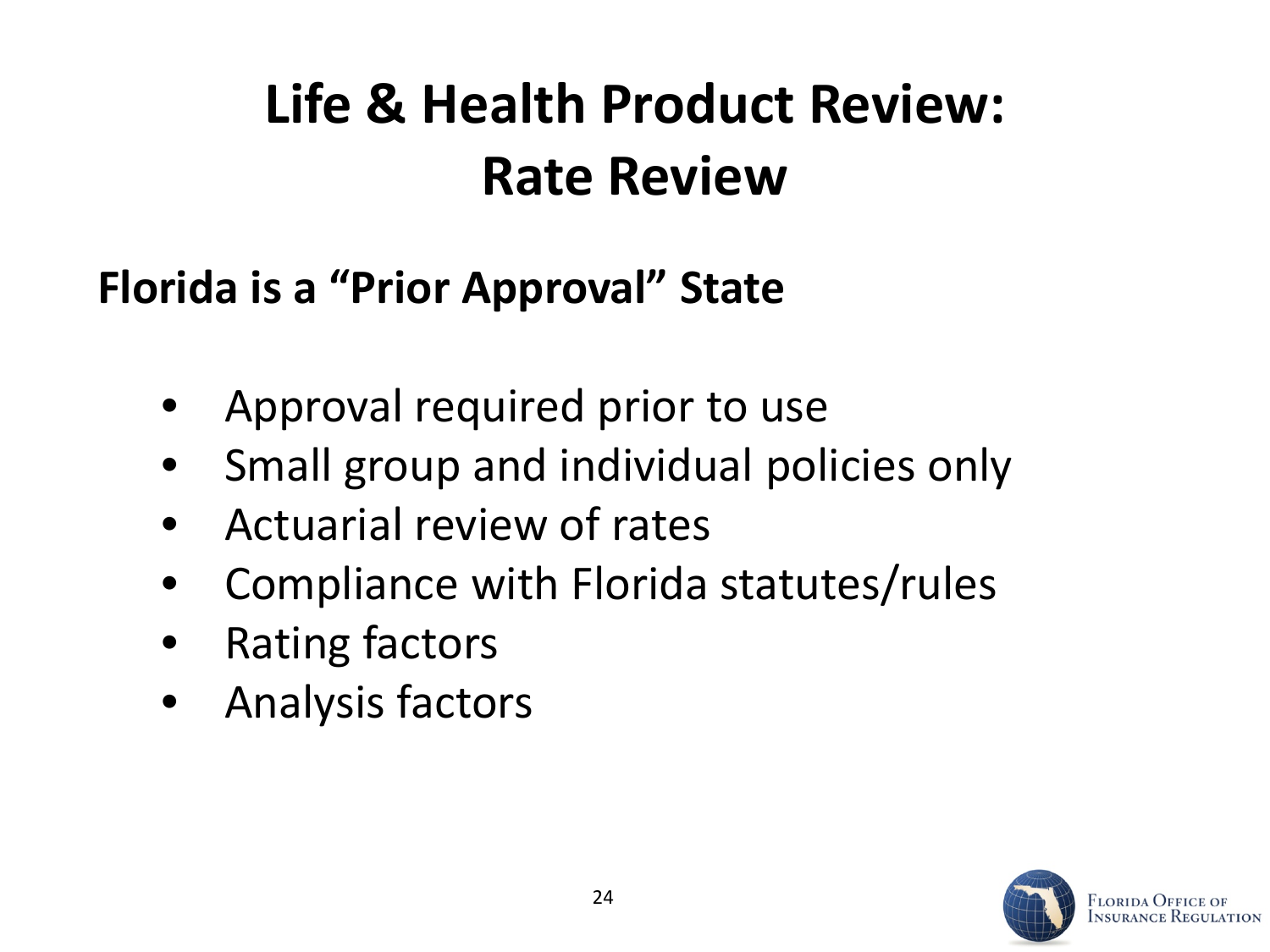## **Life & Health Product Review: Form Review**

#### **Florida is a "Prior Approval" State**

- Approval required prior to use
- All policy forms subject to prior approval
- Compliance with Florida statutes/rules

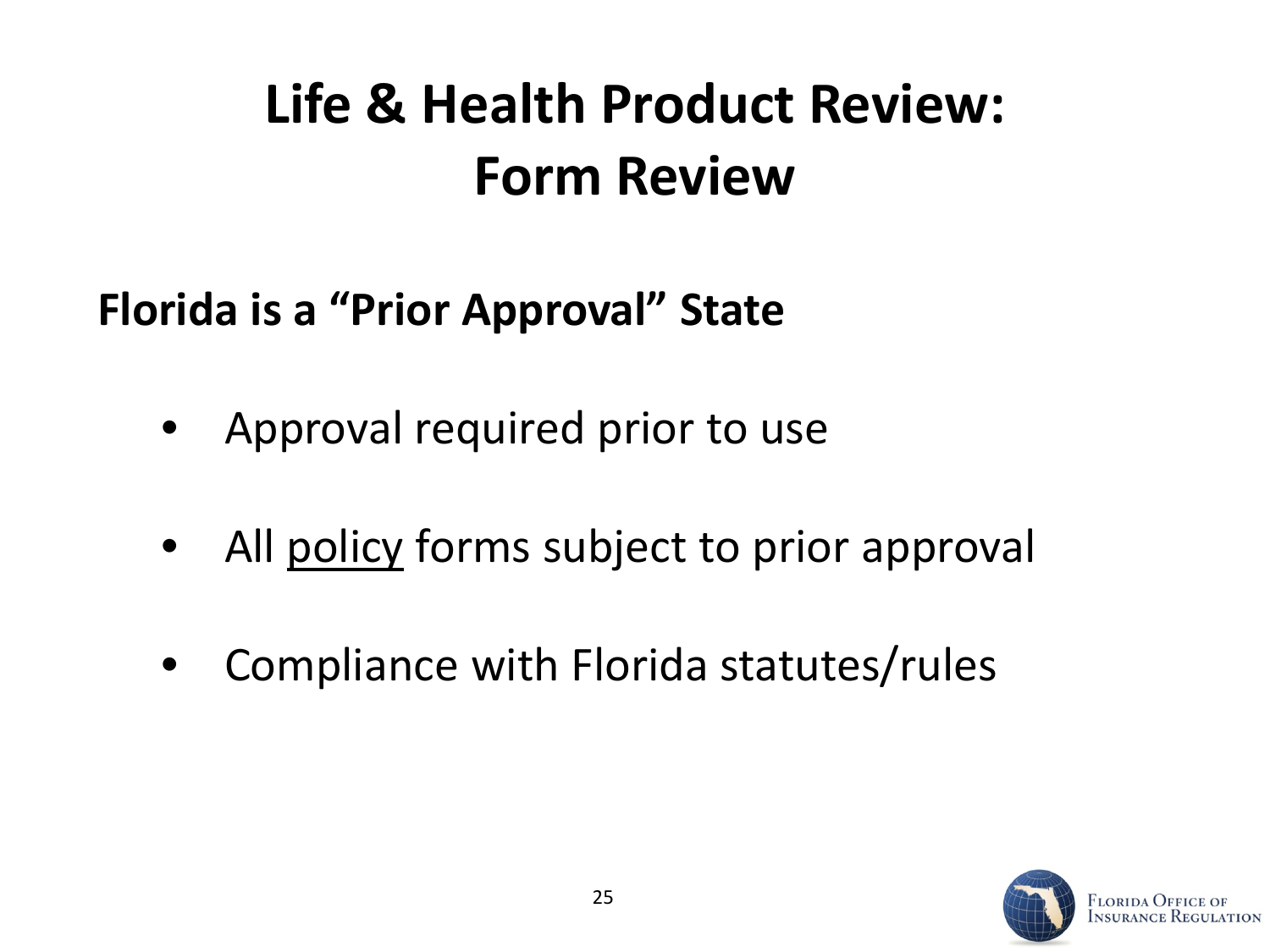## **Life & Health Product Review: 2014 Filings Processed**

|                              | <b>Forms</b> | <b>Rates</b> |
|------------------------------|--------------|--------------|
| <b>Total Filings</b>         | 4,090        | 1,875        |
| <b>Lowest Monthly Count</b>  | (Nov) 292    | (Nov) 107    |
| <b>Highest Monthly Count</b> | (Jan) 399    | (Apr) 185    |